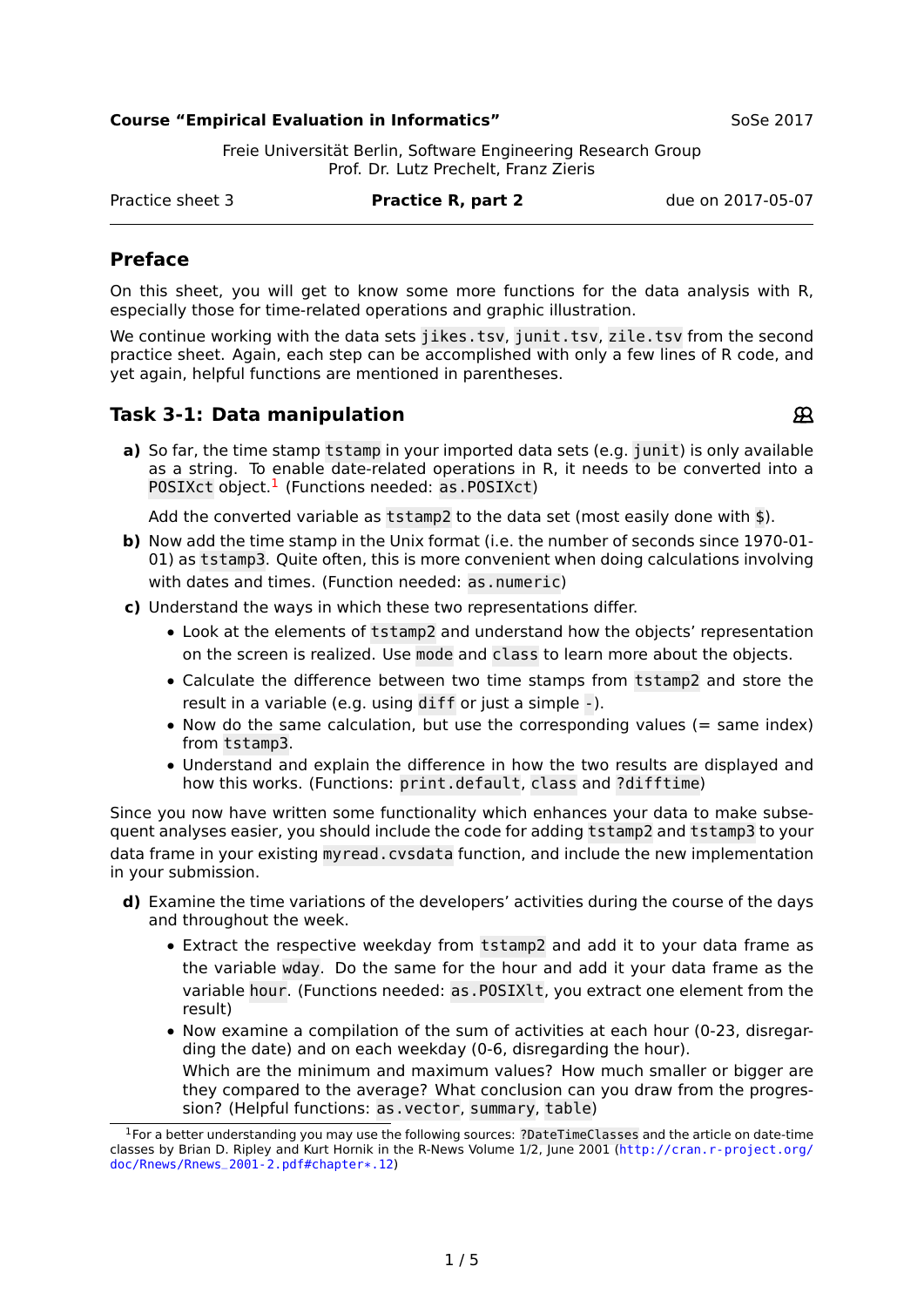# **Task 3-2: Plotting data**

- **a)** Visualize the hourly and weekly activities calculated in Task **3-1 d)**. (Function needed: plot)
	- **•** plot is an object-oriented function (as is print, which is always implicitly applied to each command's result). There are separate versions of plot for many different types of objects.
	- **•** Get an overview with the help of methods(plot) and read up on the documentation of three plot functions you consider interesting.
	- **•** We have just implicitly used plot.table to illustrate weekdays. plot.factor would lead to similar results. Try it.
	- **•** Assign real short names to the weekdays by using the labels argument of fac tor. You can also pre-define the factor's levels (using the levels argument) if you want to "count" zero occurrences (e.g. as are the hours 3-14, or Tuesday in the IUnit20 data).
- **b)** Get an overview of the distribution of the number of lines added or deleted per developer (variables lines\_add and lines\_del)
	- **•** Boxplots: Use bwplot with a formula of the type developer**<sup>∼</sup>**log(lines\_add+1,2). Also use the arguments varwidth and box.ratio to improve the illustration.
	- **•** Are there developers who often add or delete particularly many lines, or spread the sizes particularly much or little?
	- **•** Compare the size of the boxes to the illustration of the number of jobs with plot(table(df\$developer))
	- **•** Functions needed: library(lattice), bwplot, log, plot, table, ?panel.bwplot
- **c)** Reconstruct the results for developers with the help of a density plot. It illustrates the frequency distribution with a curve.
	- **•** Here, the formula could be for instance **<sup>∼</sup>**log(lines\_add+1,2)|developer; also use the argument width=1. Read up on it and test its effect.
	- **•** Functions needed: densityplot, log

The next task requires a few more lines of R code. If you try it and don't succeed, you may skip this one, but only if you come up with (and execute) another idea for a non-trivial analysis on the same three data sets which results in a (series of) plot(s).

- **d)** Now, read at least the sections 1, 2.1, and 3.2.2 of the article "Two Case Studies of Open Source Software Development: Apache and Mozilla" by Mockus, Fielding, and Herbsleb (to be easily found on Google Scholar) to get an idea of its investigations.
	- **•** Understand the meaning of the values on the x-axis in Fig. 1 in section 3.2.2.
	- **•** Carry out an analysis with our data along the lines to the one in section 3.2.2 in Fig. 1. Compile corresponding images for our data sets and interpret the results.
	- **•** Use a linear scale on the x-axis.
	- **•** Each of your three images (one for each project) needs to contain three curves.
	- **•** Functions needed: cumsum, length, lines, plot, sum, tapply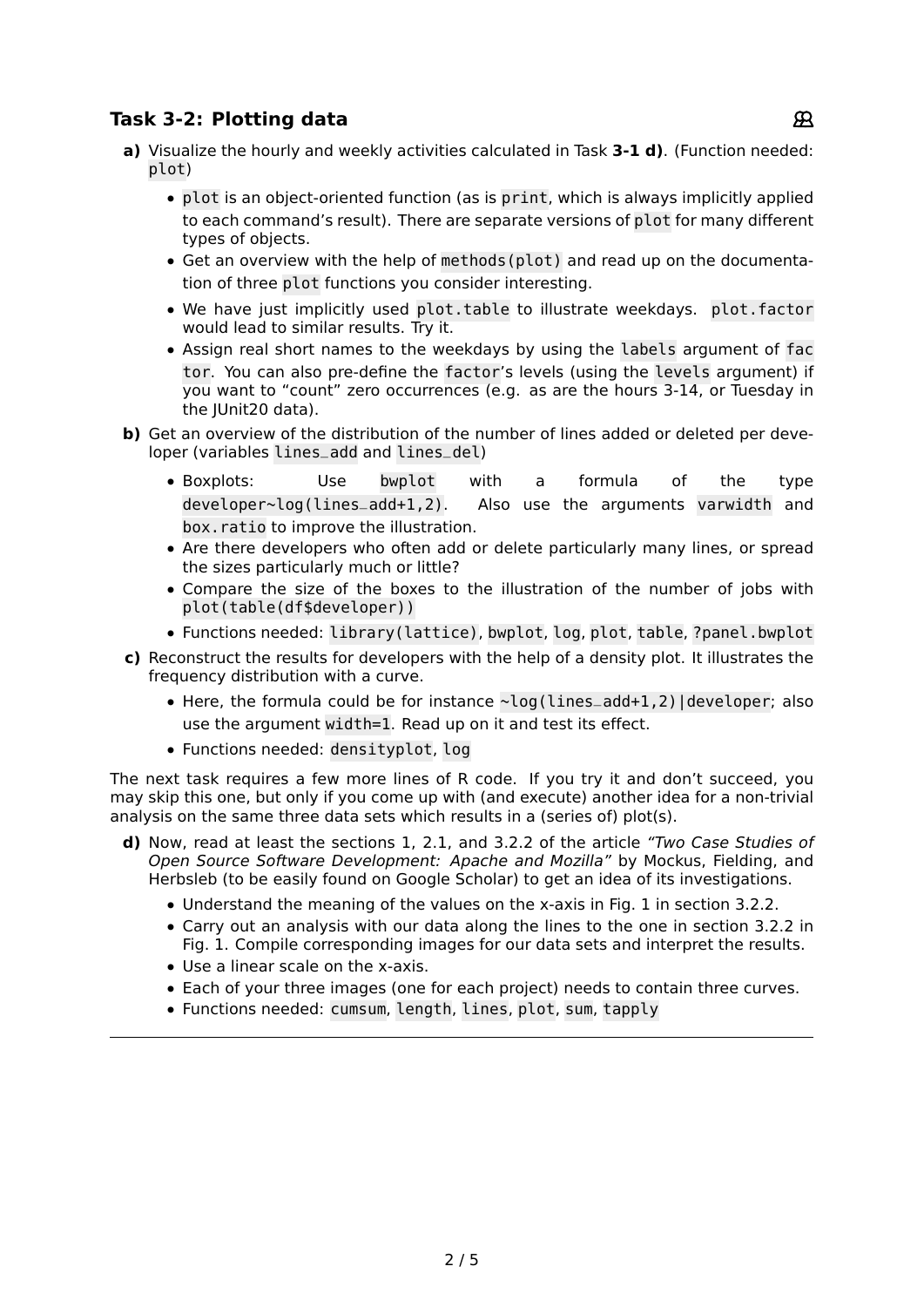#### **Example outputs for junit20.tsv**

**Task 3-1**

# Loading data junit20 = **myread.cvsdata**("junit20.tsv")

```
# Inspecting new variable tstamp2
junit20$tstamp2
```
## [1] "2004-11-17 23:07:28 CET" "2002-09-01 00:29:52 CEST" ## [3] "2002-08-31 18:44:09 CEST" "2002-08-23 20:43:51 CEST" ## [5] "2001-05-21 21:50:15 CEST" "2001-04-08 02:18:42 CEST" ## [7] "2001-04-01 23:22:15 CEST" "2001-01-17 01:02:18 CET" ## [9] "2001-01-10 00:39:50 CET" "2000-12-03 15:36:14 CET" ## [11] "2000-12-03 15:36:14 CET" "2004-11-17 23:47:23 CET" ## [13] "2004-11-13 01:33:00 CET" "2002-08-31 18:44:09 CEST" ## [15] "2002-08-23 20:43:51 CEST" "2002-02-14 21:58:36 CET" ## [17] "2002-02-07 00:43:07 CET" "2002-02-06 22:12:01 CET" ## [19] "2002-02-06 21:42:19 CET" "2001-05-21 21:50:15 CEST"

# Inspecting new variable tstamp3 junit20\$tstamp3

## [1] 1100729248 1030832992 1030812249 1030128231 990474615 986689122 ## [7] 986160135 979689738 979083590 975854174 975854174 1100731643 ## [13] 1100305980 1030812249 1030128231 1013720316 1013038987 1013029921 ## [19] 1013028139 990474615

#### Raw hourly activity for junit20:

**raw.hours**(junit20)

## ## 0 1 2 15 18 20 21 22 23 ## 3 2 1 2 2 2 4 1 3

**raw.hours.summary**(junit20)

## Min. 1st Qu. Median Mean 3rd Qu. Max. ## 1.000 2.000 2.000 2.222 3.000 4.000

Raw activity per day of week for junit20:

**raw.weekdays**(junit20) ## ## 0 1 3 4 5 6 ## 5 2 6 2 2 3 **raw.weekdays.summary**(junit20) ## Min. 1st Qu. Median Mean 3rd Qu. Max. ## 2.000 2.000 2.500 3.333 4.500 6.000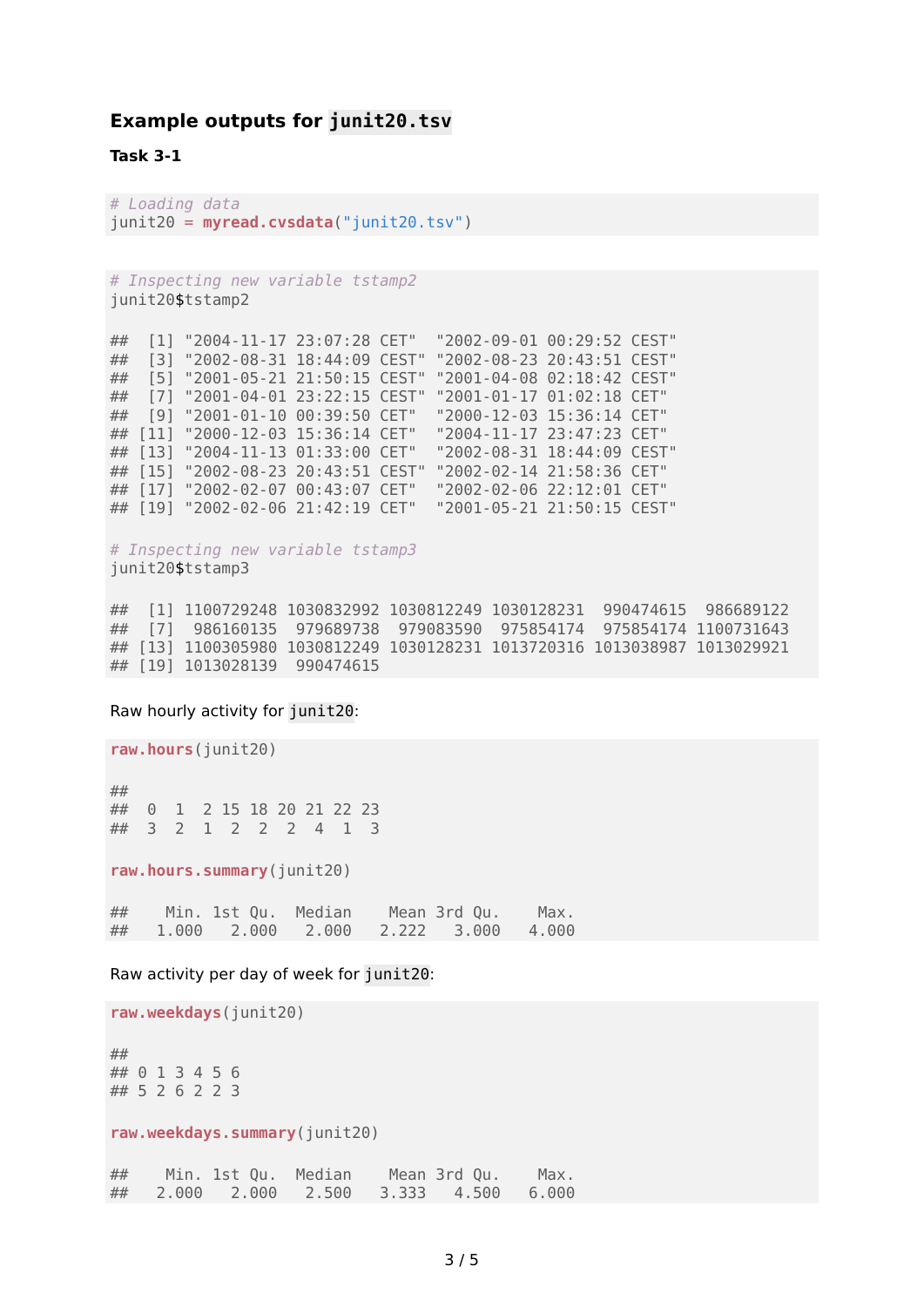### **Task 3-2**

```
# Plots for junit20's hour and weekday distribution
myplot.hours.bars(junit20)
myplot.wdays.bars(junit20)
```


# Boxplot for lines\_add per developer of junit20 **myplot.lines\_add.devs.boxplot**(junit20)